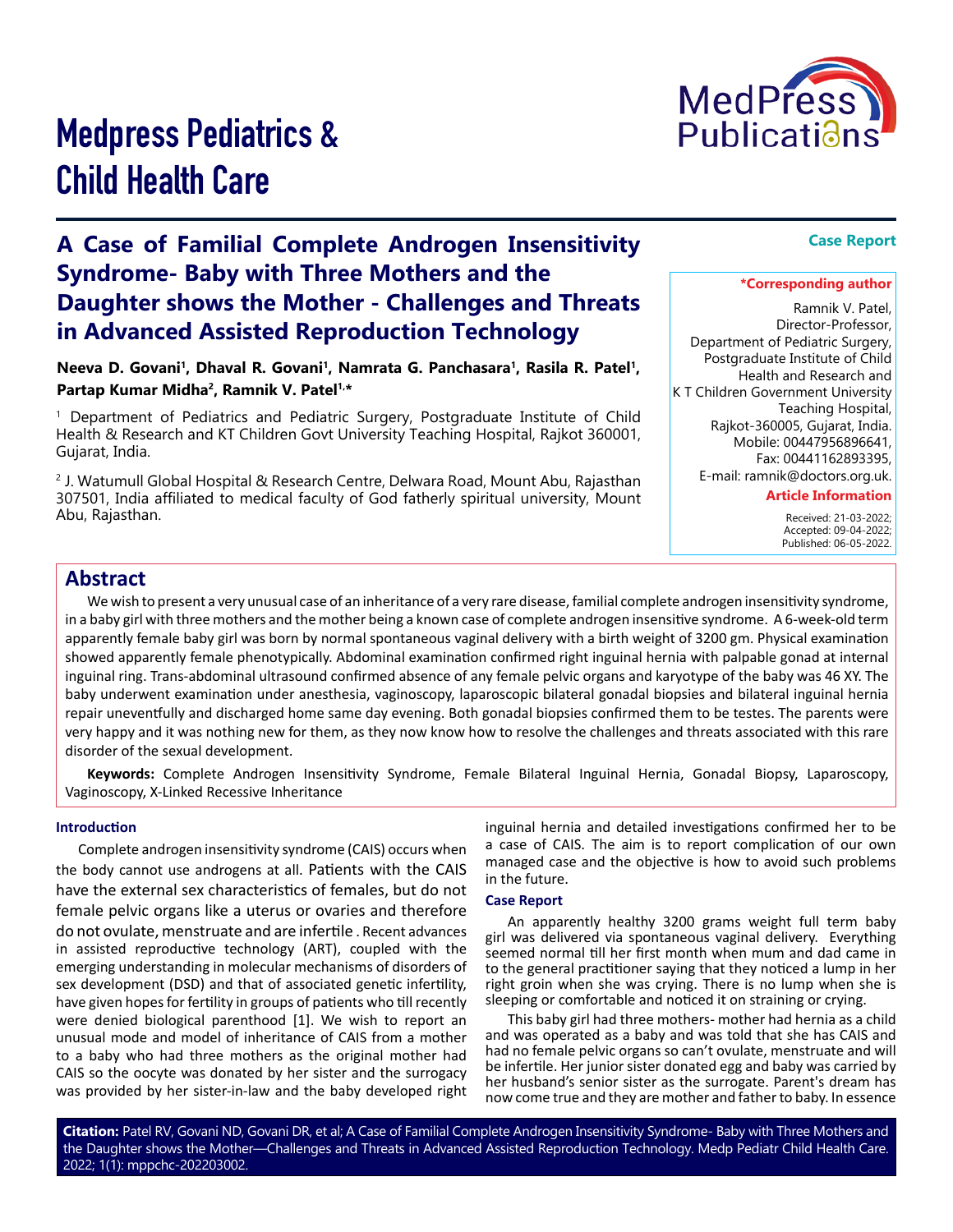# Patel RV **MedPress Pediatrics and Child Health Care**

it was the demonstration of girl powers three as mothers and one as the baby and concerns were the daughter shows mother!

Parents were now concerned if their baby would be having the same syndrome. Although the egg was donated by her sister, she said that her sister was a known carrier and no tests were done on father and the baby as her sister-in-law who carried the baby was fine and can't take part in the fertilisation of sperm and egg as a surrogate mother. They approached their general practitioner for concerns about the right inguinal hernia and for very rare possibility of recurrence of the same syndrome.

Referring general practitioner cannot see any hernia but the symptoms, storey and the lump position described by the parents suggest a hernia without any signs of strangulation or infection and wanted us to review the baby in view of the hernia and the possibility of testing for possible CAIS.

On physical examination, the baby appeared apparently female, active, pink and beautiful. Patient's vital signs were within normal limits. Abdominal examination showed a lump coming up on crying in the right inguinal deep internal ring area and travelling down to groin till pubic tubercle. On palpation a firm mobile lump could be felt at the deep ring area which was disappearing deep into the abdomen on the soap test and appeared as a gonad. Her perineal examination revealed three openings-urethral, vaginal and anus in normal anatomical position, size and shape.

In view of the family history of CAIS, known mutation, inguinal hernia with a palpable gonad and parental and general practitioner concerns of very rare but realistic possibility of the recurrence of the same CAIS, the patient had an abdominal ultrasound and blood chromosome karyotype

Abdominal ultrasound demonstrated absent uterus and two gonads were seen close to the internal inguinal ring opening and no cervix could be identified but blind ending vagina could be seen. Genetic blood chromosome studies indicated karyotype 46XY. An apparently normal XY chromosome complement and banding pattern seen in peripheral blood cultures from this phenotypically female patient. In view of the reported family history, this finding was likely to be the result of CAIS. Molecular studies to confirm the presence of known familial mutation was recommended but refused by the parents in view of their short budget. It was suggested to get genetic counselling at an appropriate age as the development of germ cell cancer called gonadoblastoma may be a complication later in the life in CAIS.

A laboratory study of any genetic mutation of AR gene was carried out. Patient underwent examination under anesthesia and vaginoscopy which confirmed blind ending vagina and normal looking external female genitalia. Laparoscopy confirmed bilateral inguinal hernias and both gonads appeared like testes. Biopsies from both gonads were taken and bilateral laparoscopic repair of the inguinal hernias carried out.

The post-operative period was uneventful and the patient was discharged home the same day in the evening. Both gonadal biopsies confirmed them to be testes. At follow up, the results and implications were discussed with the parents. Both parents accepted this situation quite well and in fact they told us that it is nothing new as before the fertility advanced option full karyotype of the husband was suggested but it was not going to make any change in their situation and hence it was not done and her sister already was a known carrier but now they are experienced patients and parents and for them it was nothing knew as they

who know how to deal with the problems of fertility in CAIS and accepted the situation as it was with the smile on their faces.

#### **Discussion**

CAIS is inherited in an X-linked recessive pattern in which the mutated gene is located on the X chromosome. In genetic males with only one X chromosome, one altered copy of the gene in each cell is sufficient to cause the condition. In genetic females with two X chromosomes, a mutation must be present in both copies of the gene to cause the CAIS. Males are affected by X-linked recessive disorders much more frequently than females (Fig 1A). About 66% of all cases of CAIS are inherited from mothers who carry an altered copy of the androgen receptor (AR) gene on one



**Figure 1: A:** Inheritance pattern of CAIS and AR mutation in both X chromosomes. **B:** Cause of CAIS-mutation of AR gene on both x chromosomes and intracellular pathway.

of their two X chromosomes. The remaining cases result from a new mutation that can occur in the mother's egg cell before the child is conceived or during early fetal development [2].

CAIS is caused by mutations in the AR gene and is inherited in an X-linked manner The mutations in the AR gene, which provides instruction for making a protein called AR. The receptors are present in many of the body's tissues, where they bind to androgens. The resulting androgen-receptor complex then binds to DNA and regulates the activity of androgen-responsive genes. By turning the genes on or off as necessary, the androgen receptor helps direct the development of male sexual characteristics before birth and during puberty and also have other important functions in both males and females, such as regulating hair growth and sex drive. In one region of the AR gene, a DNA segment known as CAG is repeated multiple times. This CAG segment is called a triplet or trinucleotide repeat (Fig 1B).

Recent study showed that a novel mutation of the AR gene can cause CAIS; the study also broadened the AR mutation spectrum and indicated that targeted exome sequencing could help facilitate the diagnosis of complicated DSDs [3]. At the molecular level, this hormone resistance is caused by hemizygous loss of function mutations in the X-chromosomal AR gene [4]. More than 600 different mutations in the AR gene have been identified in CAIS. Most of these mutations are changes in single DNA building blocks called base pairs. Other mutations insert or delete multiple base pairs in the gene or affect how the gene is processed into a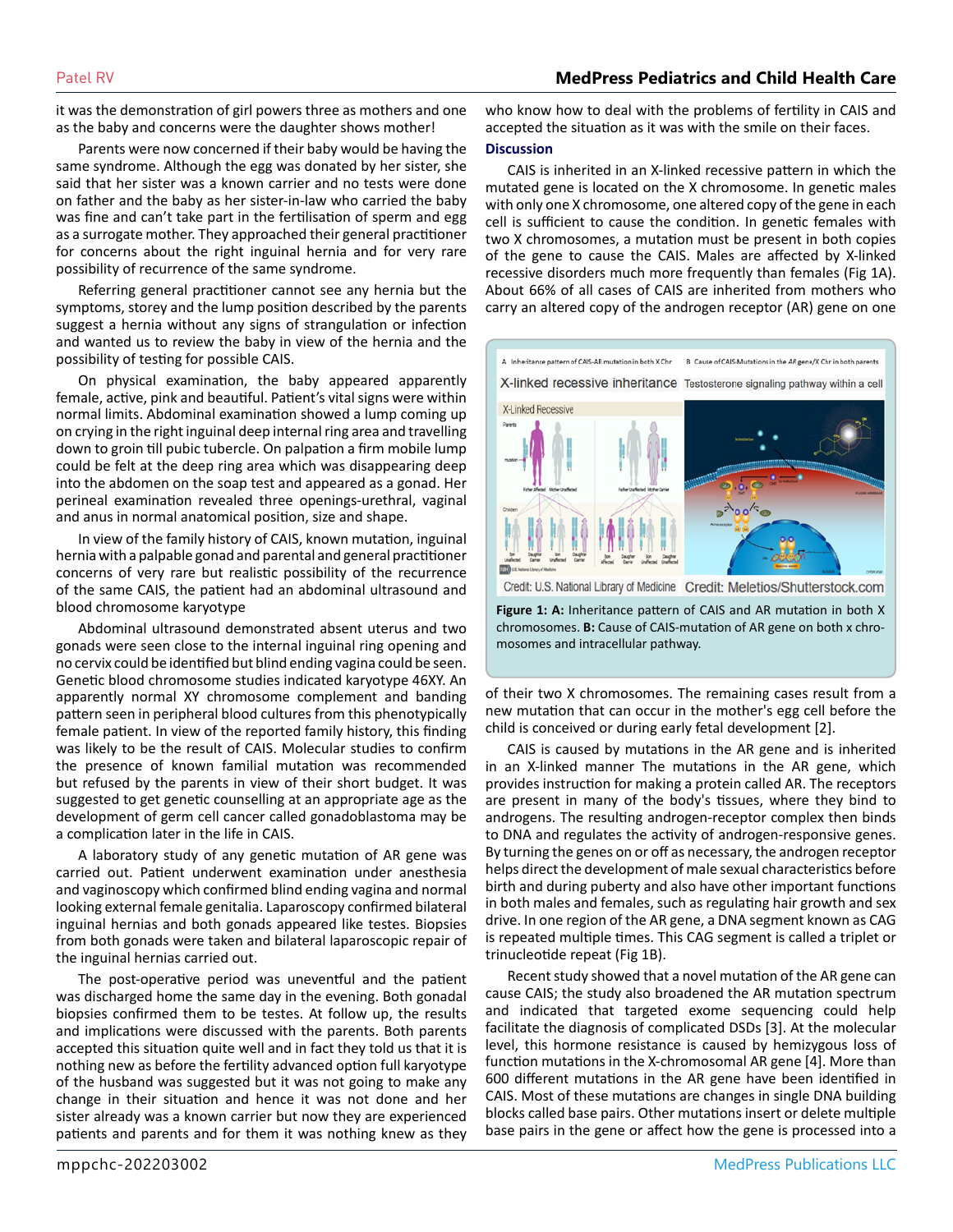#### protein.in CAIS.

In CAIS, the penis and other male body parts fail to develop despite being 46 XY genetic sex. At birth, the child phenotypically looks like a girl with blind ending vagina and absent internal female genital organs. No precise figures are available for the prevalence of CAIS, but estimates range from one in 20 400 to one in 99 100 genetic males on the basis of a proven molecular diagnosis [1]. They are typically raised as females and have a female gender identity. They have undescended testes that are abnormally located in the abdomen/ pelvis as male internal sex organs with or without an associated inguinal hernia. People with CAIS also have sparse or absent hair in the pubic area and under the arms.

A female adolescent with the CAIS has breast development and a pubertal growth spurt at the appropriate age, but no menses. Development of oestrogen-dependent secondary sexual characteristics occurs as the result of excess aromatisation of androgens. Pubic and axillary hair is usually absent or can be present in sparse amounts Some CAIS patients, therefore, do NOT need the estrogen substitutive therapy since the androgen can transform into estrogen and maintain their secondary sexual characteristics, so they refuse to undergo gonadectomy. Our patient's mother herself was a living example that she did not require estrogen substitution therapy despite removing both of her gonads early in childhood and still was able to maintain her secondary sexual characteristics. We, therefore, endorse this choice fully.

CAIS mainly presents as primary amenorrhea in an adolescent female or as a bilateral inguinal/labial hernia containing testes in prepubertal children. Some issues in CAIS such as the follow-up of intact testes, the timing of gonadal removal and optimal hormone replacement therapy remain poorly standardised. Basic research led to the new issues to improve long-term well-being such as bone health, immune and metabolic aspects and cardiovascular risk. An expert multidisciplinary approach is mandatory to increase the long-term quality of life of women with CAIS [5].

With regards to the development and the potential surgery or other treatment of vagina in CAIS patients, treatment and gender assignment can be a very complex issue, and must be individualized with each affected person. Most cases of CAIS will have adequate size of the blind ending vagina at birth and may grow as they approach puberty as has happened in our index case but some of them may not have adequately sized blind ending vagina. Vaginal length can be measured in prepubertal girls undergoing inguinal hernia repair to screen for CAIS and a shortened vagina and the absence of ovaries or fallopian tubes suggests the need for karyotyping. The uterus, cervix, and proximal vagina are absent in CAIS because of the action of antimüllerian hormone produced by Sertoli cells of the testis. The vagina varies from a dimple in the perineum to normal length, but is always blind-ending. The treatment options include topical estrogen application, vaginal dilatation, vaginal augmentation techniques, vaginal reconstruction using local tissue flaps, vaginal substitution using colon or artificial tissue engineering materials and preferred timing is prepubertal rather than in early infancy as the patient understanding, participation in decision and co-operation helps achieve optimum results.

Our case presented as familial CAIS and at morbidity meeting,

it was discussed in detail. The parents were requested to get the father's genetic mutation study as the proposed oocyte donor was a known career for the AR gene but this study results were not going to change their plan as they wanted father's sperm to be used no matter what the AR gene studies indicated. They wanted to do with the budget they have and did not want any additional financial help due to their belief. Our multidisciplinary meeting has noted and respected their decision although was more on the emotional side. Now the rational approach is clearly understood by the parents as they have solution to the problem and have broad joint family so they are not at all affected with the inheritance of CAIS in their goal and taken nothing new approach. Our case is the usual reminder of the fact that underlines the importance of an accurate genetic analysis that has to include karyotype and AR gene variant analysis. This is useful to confirm a clinical diagnosis and establish the proper management of patients with CAIS. With the widespread uptake of non-invasive prenatal testing (NIPT), a larger cohort of women has access to fetal chromosomal sex, which increases the potential to identify prenatal sex discordance. The prenatal diagnosis of androgen insensitivity syndrome (AIS) is an incidental and rare finding [6].

Undescended testes have a small chance of becoming cancerous in the form of gonadoblastoma later in life if they are not surgically removed. Gonadectomy was performed traditionally in childhood as it was thought at increased risk for germ cell cancer called gonadoblastoma (risk <5% in CAIS) and thought that such gonads were without usual hormone function and fertility potential. Accordingly, this risk stratification has for cautious serial observation and/or timing of gonadectomy recommendations to be more individualized and recommend post pubertal gonadectomy or observation for patients with CAIS and strong consideration of prepubertal gonadectomy for those with partial androgen insensitivity syndrome (risk =50%in PAIS) [7]. GCC may take years to become invasive malignancy, which is generally localized and highly curable; thus, observation protocols may be reasonable for select individuals [8]. The estrogen substitutive therapy, if at all indicated as explained above, should be given in the pre-pubertal period at the age of 11 years [9]. Whenever feasible and possible, minimal invasive approach using laparoscopy should be used for bilateral inguinal herniotomy and gonadal biopsies initially at diagnosis in infancy and childhood and during bilateral gonadectomy during adolescence [10,11].

#### **Conclusion**

In conclusion, we believe that familial CAIS is very unusual and rare DSDs, and that it is almost impossible to have fertility in the first place and recurrence in the offspring almost unheard of. It is now possible to prevent recurrence in the offspring by taking adequate prenatal investigations and testing and implementing evidence-based approach but in very sensitive case like our initial emotional decision making by parents was respected but they realised the importance of the expert opinion and would now follow the rational approach based on evidence.

#### **Compliance with ethical standards:**

#### **Conflict of interest:**

The authors have no conflict of interest to declare. No funding source was involved in this study.

#### **Ethical approval:**

All procedures performed on human participants were in accordance with the ethical standards of the institutional and